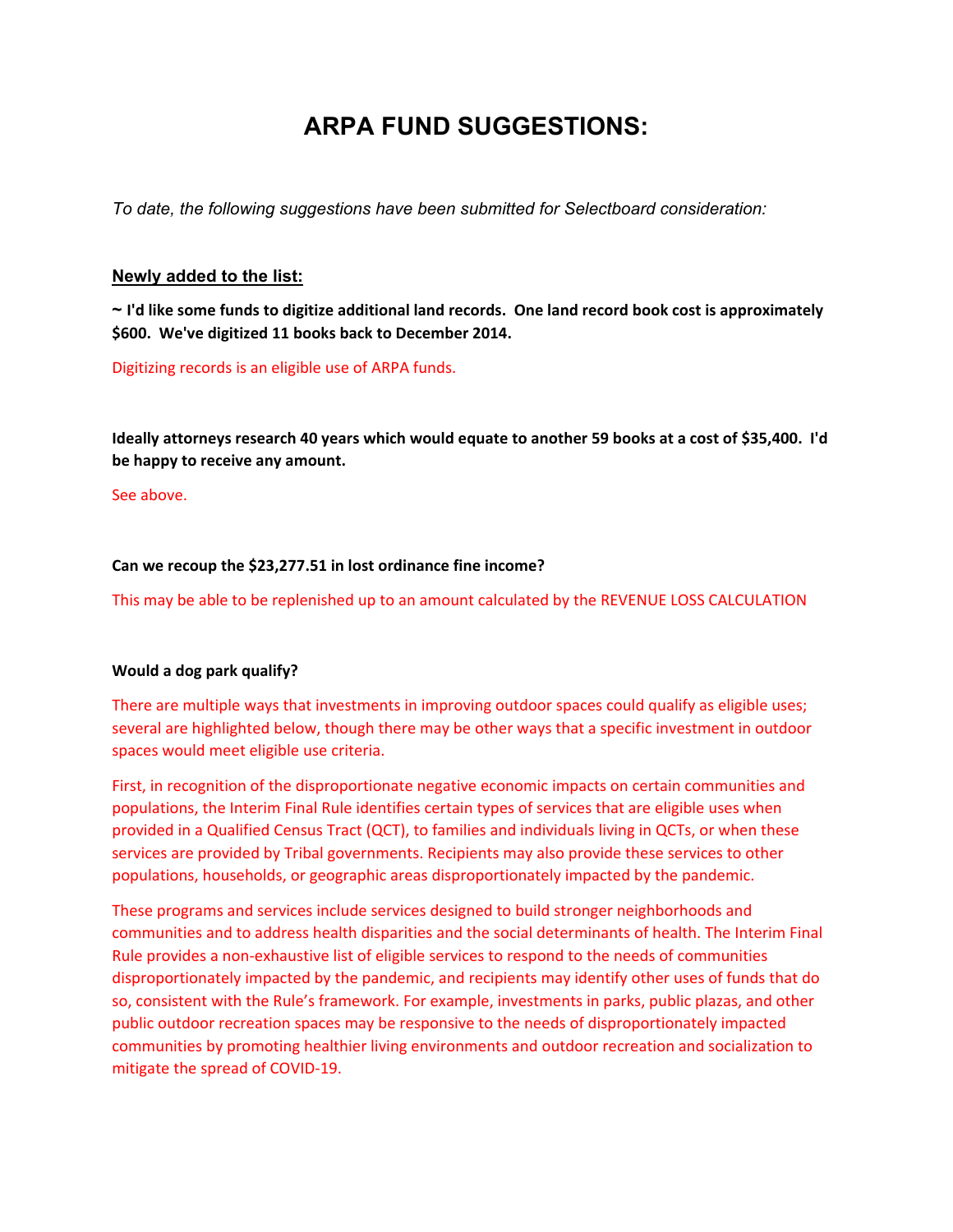Second, recipients may provide assistance to small businesses in all communities. Assistance to small businesses could include support to enhance outdoor spaces for COVID‐19 mitigation (e.g., restaurant patios) or to improve the built environment of the neighborhood (e.g., façade improvements).

Third, many governments saw significantly increased use of parks during the pandemic that resulted in damage or increased maintenance needs. The Interim Final Rule recognizes that "decrease[s to] a state or local government's ability to effectively administer services" can constitute a negative economic impact of the pandemic.

**~The wastewater treatment facility needs it's 20‐year evaluation and that will bring out issues through the engineers report. The plant needs work and is showing its age.** 

I believe it was determined that this was already budgeted.

#### **The emergency source needs a face lift. Fence trees etc... just keeps getting put off.**

The Interim Final Rule generally aligns eligible uses of the Funds with the wide range of types or categories of projects that would be eligible to receive financial assistance through the Environmental Protection Agency's Clean Water State Revolving Fund (CWSRF) or Drinking Water State Revolving Fund (DWSRF).

Under the DWSRF, categories of eligible projects include: treatment, transmission and distribution (including lead service line replacement), source rehabilitation and decontamination, storage, consolidation, and new systems development.

Under the CWSRF, categories of eligible projects include: construction of publicly‐owned treatment works, nonpoint source pollution management, national estuary program projects, decentralized wastewater treatment systems, stormwater systems, water conservation, efficiency, and reuse measures, watershed pilot projects, energy efficiency measures for publicly‐owned treatment works, water reuse projects, security measures at publicly‐owned treatment works, and technical assistance to ensure compliance with the Clean Water Act.

As mentioned in the Interim Final Rule, eligible projects under the DWSRF and CWSRF support efforts to address climate change, as well as to meet cybersecurity needs to protect water and sewer infrastructure. Given the lifelong impacts of lead exposure for children, and the widespread nature of lead service lines, Treasury also encourages recipients to consider projects to replace lead service lines.

We are switching to smart meters. Budget for only 40 per year so slow. Lots of old pipe could be **replaced. Lodge line needs replacing its currently leaking again.**

See Above.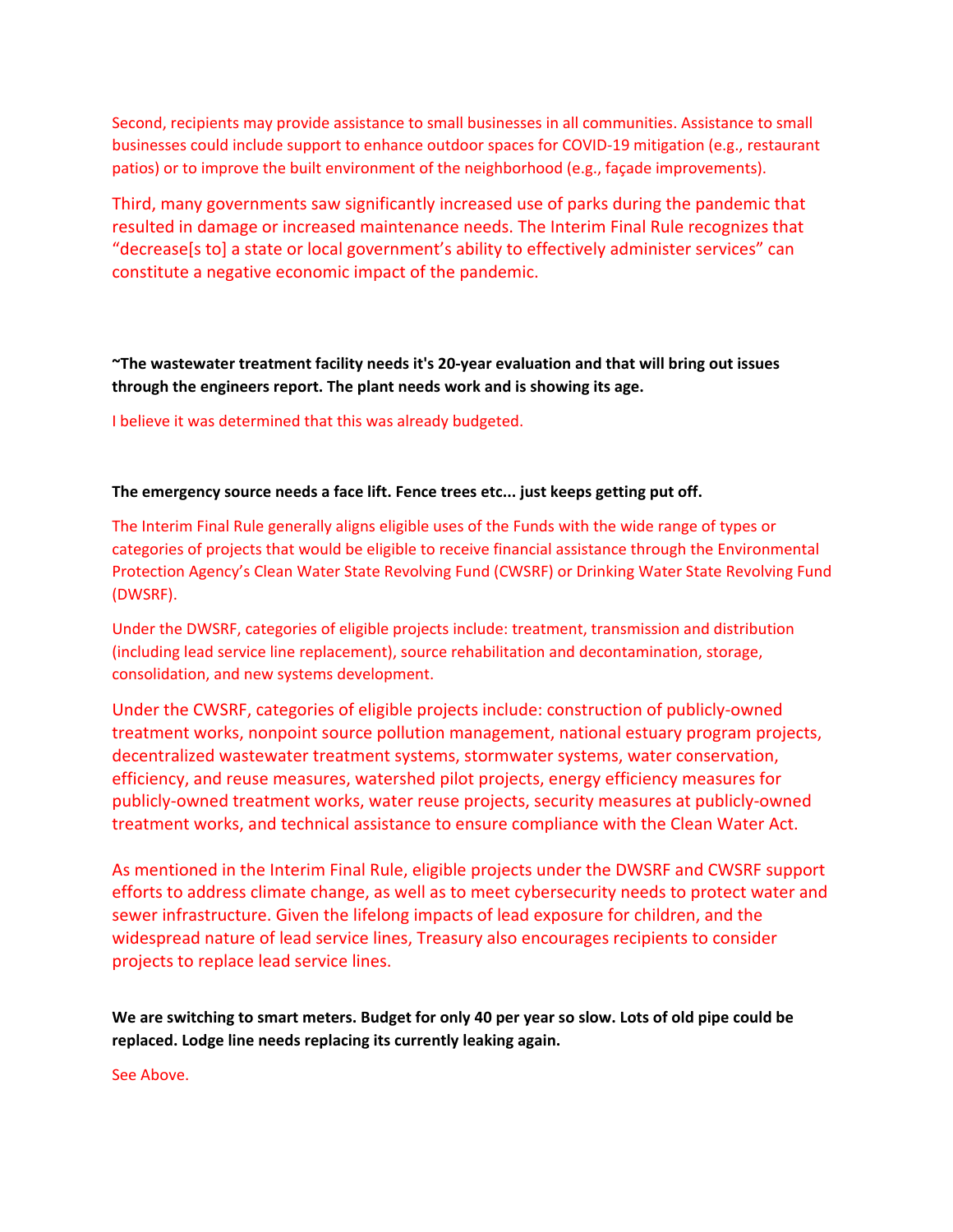### **Upgrade the ballfield concessions to a building with water.**

#### See Dog Park Response. Also…

Recipients may use funds for maintenance of infrastructure or pay-go\* spending for building of new infrastructure as part of the general provision of government services, to the extent of the estimated reduction in revenue due to the public health emergency. A general infrastructure project typically would not be considered a response to the public health emergency and its negative economic impacts

unless the project responds to a specific pandemic-related public health need (e.g., investments in facilities for the delivery of vaccines) or a specific negative economic impact of the pandemic (e.g., affordable housing in a Qualified Census Tract).

\*Pay‐go infrastructure funding refers to the practice of funding capital projects with cash on hand from taxes, fees, grants, and other sources rather than borrowed sums.

**The sewer collection could use a good evaluation. Cleaning and camera work. Manhole to manhole.**

See response to "**The emergency source needs a face lift. Fence trees etc... just keeps getting put off."**

**Leak detection equipment, portable generator, cut off saw and gas trash pump are all big ticket items needed. Submitted by Chris Hayes, Simons Operations.** 

See response to "**The emergency source needs a face lift. Fence trees etc... just keeps getting put off."**

**~ Clean municipal stormwater drains in the village – typically costs about \$2,500 annually.**

See response to "**The emergency source needs a face lift. Fence trees etc... just keeps getting put off."**

 $\bar{\rm H}$ 

**~ How About helping Wallingford Rescue Squad update some of their equipment. The Squad could use** one updated monitor from a 4 lead to a 12 lead. The Squad does have one 12 monitor and must switch it to the ambulance that's first up in a given month as we switch ambulances each month to **keep them in running condition. The second ambulance is back up and has the out dated 4 lead** monitor. Submitted by Ed Dias, note that Eric Davenport sent an email indicating Ed did not have the **authority to speak on Wallingford Rescue's behalf.** 

**The Sub‐recipient (Rescue Squad) would have to use the funds for eligible ARPA projects and expenditures. I will look further into how equipment falls under those guidelines.**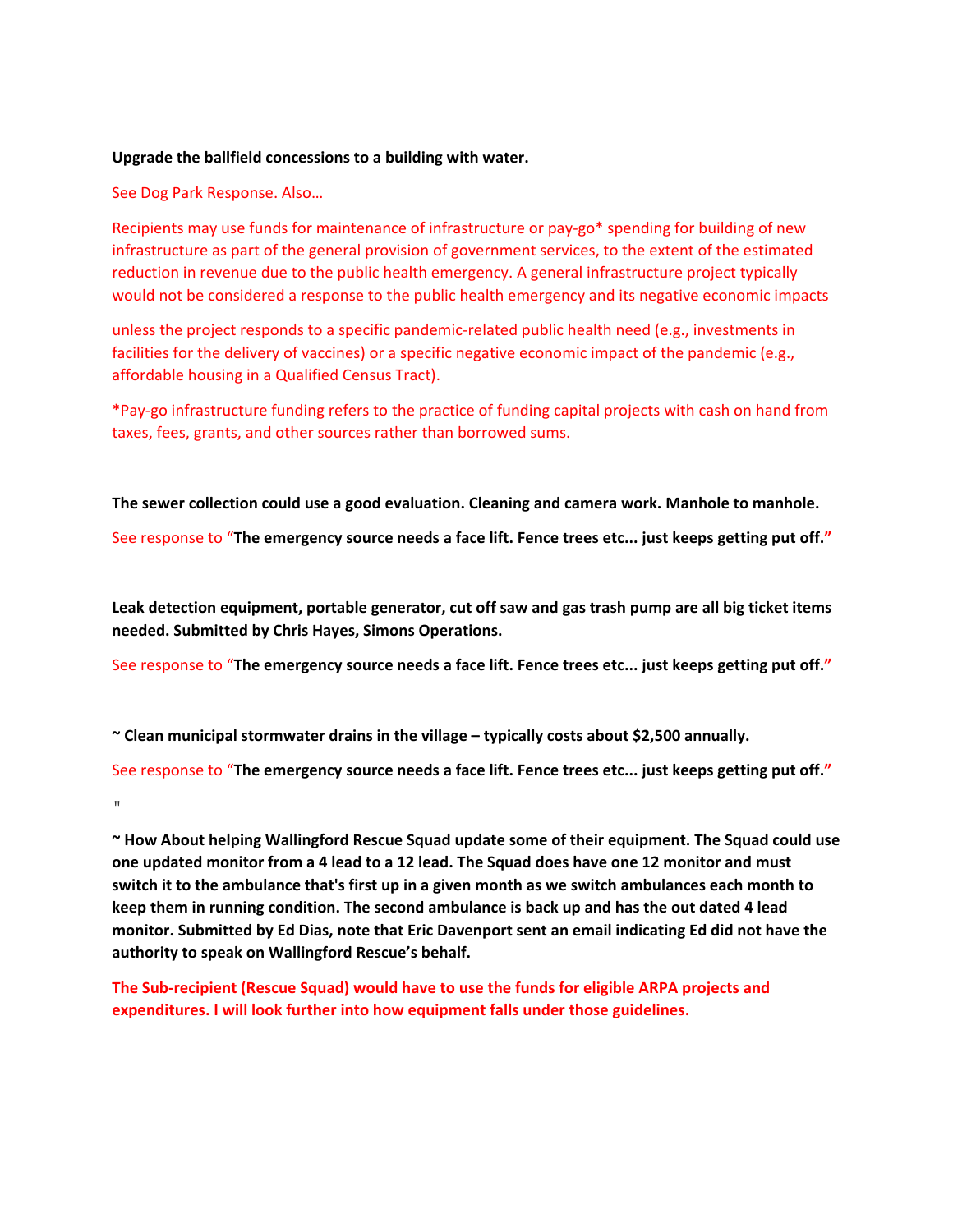**Previous List already sent to you:**

**~ The Gilbert Hart Library would like to request the possibility of leveraging some of the ARPA funds to help fund the replacement of the hip tiles in the library's roof. We anticipate that the project could run in the neighborhood of \$10,000 – submitted by Michael Luzader.** 

See Response to "**Upgrade the ballfield concessions to a building with water."**

Also…A general infrastructure project typically would not be considered a response to the public health emergency and its negative economic impacts unless the project responds to a specific pandemicrelated public health need (e.g., investments in facilities for the delivery of vaccines) or aspecific negative economic impact of the pandemic (e.g., affordable housing in a Qualified Census Tract).

 $\sim$  I would love to see a year-round walking/bike/general rec path. The stone meadow is fabulous, but **I'd love something during the winter I could go for a casual walk with my family on.**

See response to "**Would a dog park qualify?"**

**Another thought ‐ grants to businesses in town that have started during the pandemic, and have chosen to be based in Wallingford – submitted by Abbey Harlow.** 

## Assistance to small business and non‐profits includes, but is not limited to:

• loans or grants to mitigate financial hardship such as declines in revenues or impacts of periods of business closure, for example by supporting payroll and benefits costs, costs to retain employees, mortgage, rent, or utilities costs, and other operating costs;

• Loans, grants, or in‐kind assistance to implement COVID‐19 prevention or mitigation tactics, such as physical plant changes to enable social distancing, enhanced cleaning efforts, barriers or partitions, or COVID‐19 vaccination, testing, or contact tracing programs; and

• Technical assistance, counseling, or other services to assist with business planning needs

## **~ Broadband in the South Wallingford area, specifically from the Sparkle Barn to the Danby/Wallingford line, including Hartsboro and Homer Stone Roads – submitted by Jill Stone Teer.**

The Interim Final Rule requires eligible projects to reliably deliver minimum speeds of 100 Mbps download and 100 Mbps upload. In cases where it is impracticable due to geography, topography, or financial cost to meet those standards, projects must reliably deliver at least 100 Mbps download speed, at least 20 Mbps upload speed, and be scalable to a minimum of 100 Mbps download speed and 100 Mbps upload speed.

Projects must also be designed to serve unserved or underserved households and businesses, defined as those that are not currently served by a wireline connection that reliably delivers at least 25 Mbps download speed and 3 Mbps of upload speed.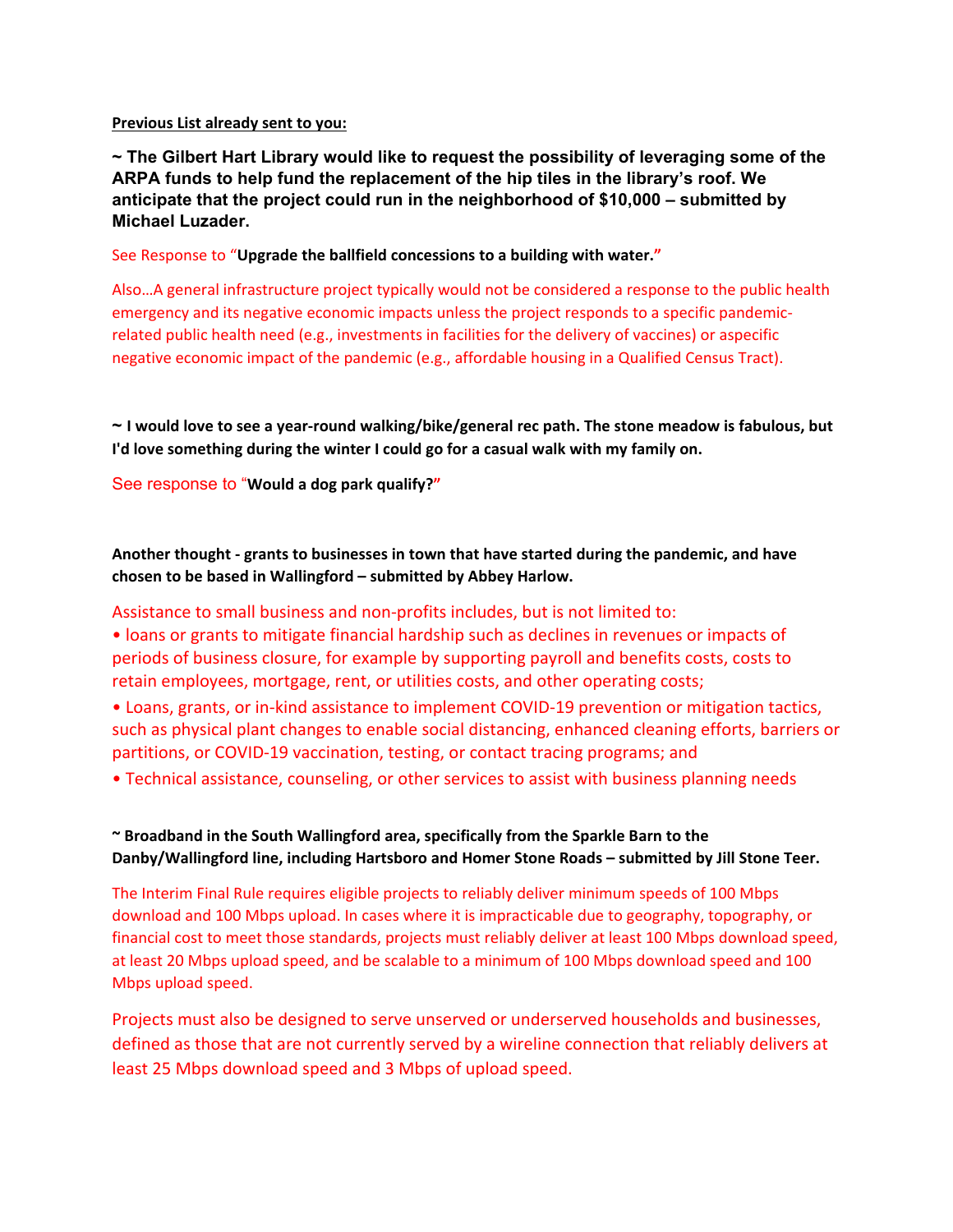## **~ Replace/upgrade water lines – submitted by Anne Awad.**

The Interim Final Rule generally aligns eligible uses of the Funds with the wide range of types or categories of projects that would be eligible to receive financial assistance through the Environmental Protection Agency's Clean Water State Revolving Fund (CWSRF) or Drinking Water State Revolving Fund (DWSRF).

Under the DWSRF, categories of eligible projects include: treatment, transmission and distribution (including lead service line replacement), source rehabilitation and decontamination, storage, consolidation, and new systems development.

Under the CWSRF, categories of eligible projects include: construction of publicly‐owned treatment works, nonpoint source pollution management, national estuary program projects, decentralized wastewater treatment systems, stormwater systems, water conservation, efficiency, and reuse measures, watershed pilot projects, energy efficiency measures for publicly‐owned treatment works, water reuse projects, security measures at publicly‐owned treatment works, and technical assistance to ensure compliance with the Clean Water Act.

As mentioned in the Interim Final Rule, eligible projects under the DWSRF and CWSRF support efforts to address climate change, as well as to meet cybersecurity needs to protect water and sewer infrastructure. Given the lifelong impacts of lead exposure for children, and the widespread nature of lead service lines, Treasury also encourages recipients to consider projects to replace lead service lines.

**~ Update water lines – submitted by Bill Brooks.**

### **See Above**

~ I would hope that some of the funds can be invested in local businesses, especially nonprofits. I **recently began working at Lenny Burke Farm and the people they serve could greatly benefit from everyday personal technology, like smart speakers (i.e.) Amazon Echo) tablets and SmartTVs. While there is an ongoing effort to bring broadband to more Vermonters, many people can't afford the devices that allow them to connect and actively participate in the virtual world. These digital devices and training in their use, would allow more people to have opportunities for lifelong learning and participation in their community. There is definitely a need for local "digital equity." – submitted by Jordan Jankus.**

Yes, provided that the loan is an eligible use and the cost of the loan is tracked and reported in accordance with the points that follow. See 31 CFR 35.6. For example, a recipient may use Coronavirus State and Local Fiscal Recovery Funds to make loans to small businesses. See 31 CFR 35.6(b)(6). In addition, a recipient may use Funds to finance a necessary investment in water, sewer or broadband, as described in the Interim Final Rule. See 31 CFR 35.6(e). Funds must be used to cover "costs incurred" by the recipient between March 3, 2021, and December 31, 2024, and Funds must be expended by December 31, 2026. See Section III.D of the Interim Final Rule; 31 CFR 35.5. Accordingly, recipients must be able to determine the amount of Funds used to make a loan.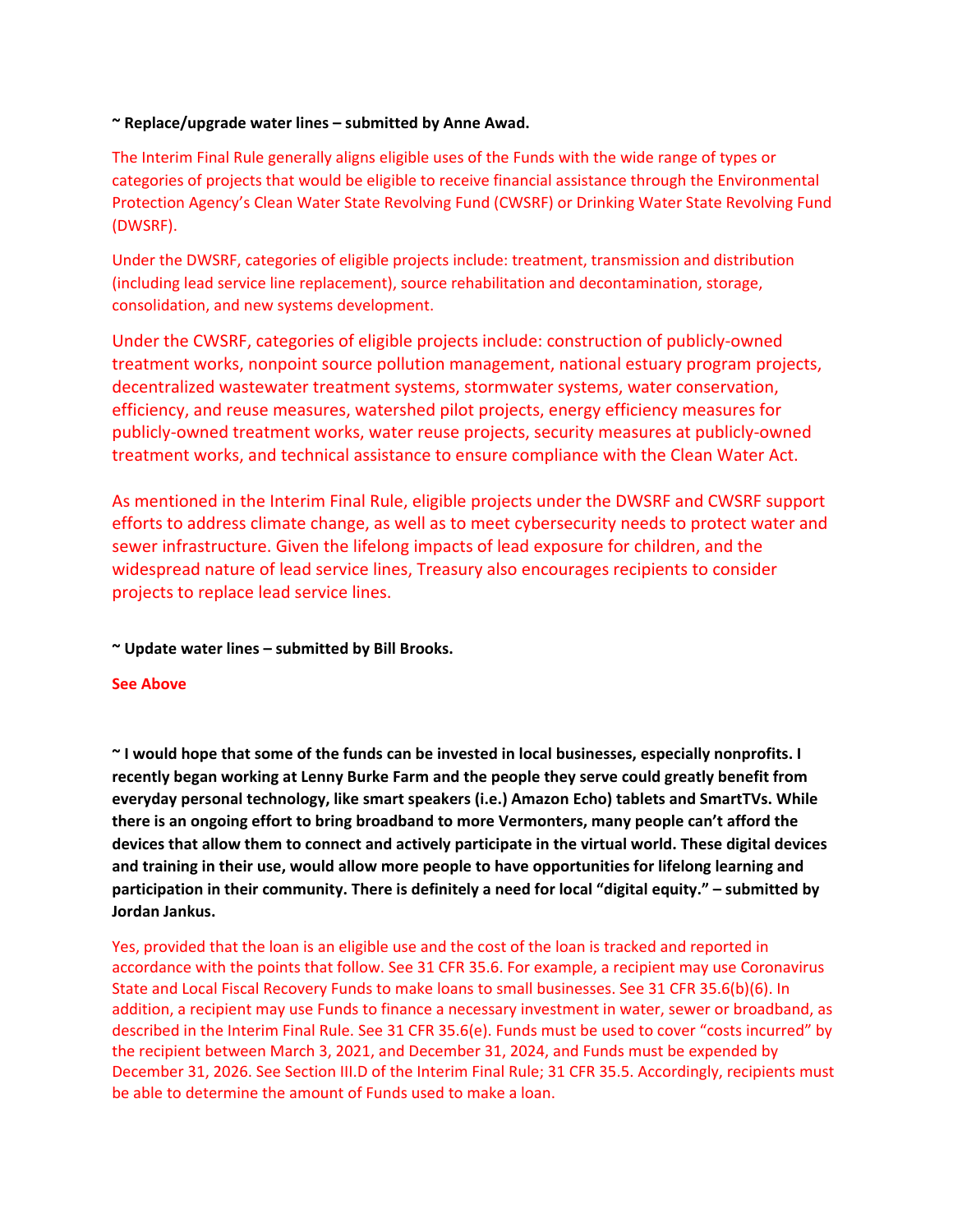• For loans that mature or are forgiven on or before December 31, 2026, the recipient must account for the use of funds on a cash flow basis, consistent with the approach to loans taken in the Coronavirus Relief Fund. o Recipients may use Fiscal Recovery Funds to fund the principal of the loan and in that case must track repayment of principal and interest (i.e., "program income," as defined under 2 CFR 200). o When the loan is made, recipients must report the principal of the loan as an expense. o Repayment of principal may be re‐used only for eligible uses, and subject to restrictions on timing of use of funds. Interest payments received prior to the end of the period of performance will be considered an addition to the total award and may be used for any purpose that is an eligible use of funds under the statute and IFR. Recipients are not subject to restrictions under 2 CFR 200.307(e)(1) with respect to such payments.

• For loans with maturities longer than December 31, 2026, the recipient may use Fiscal Recovery Funds for only the projected cost of the loan. Recipients may estimate the subsidy cost of the loan, which equals the expected cash flows associated with the loan discounted at the recipient's cost of funding. A recipient's cost of funding can be determined based on the interest rates of securities with a similar maturity to the cash flow being discounted that were either (i) recently issued by the recipient or (ii) recently issued by a unit of state, local, or Tribal government similar to the recipient. Recipients that have adopted the Current Expected Credit Loss (CECL) standard may also treat the cost of the loan as equal to the CECL‐based expected credit losses over the life of the loan. Recipients may measure projected losses either once, at the time the loan is extended, or annually over the covered period.

Under either approach for measuring the amount of funds used to make loans with maturities longer than December 31, 2026, recipients would not be subject to restrictions under 2 CFR 200.307(e)(1) and need not separately track repayment of principal or interest.

**I asked RRPC's Eric Hall to research use of ARPA Funds for the following:**

**1) What is the process for transferring funds to Fire District #1 in Wallingford for water and sewer projects? Once transferred, is the Town or Fire District responsible for spending the funds according to ARPA rules?**

The recipient (TOWN) remains responsible for monitoring and overseeing the subrecipient's use of Fiscal Recovery Funds and other activities related to the award to ensure that the subrecipient complies with the statutory and regulatory requirements and the terms and conditions of the award. Recipients also remain responsible for reporting to Treasury on their subrecipients' use of payments from the Fiscal Recovery Funds for the duration of the award.

### **Compliance and Reporting:**

- a. Metros just completed their Interim Reporting with expenditures by category as of July  $31<sup>st</sup>$ . It was due August  $31<sup>st</sup>$ .
- b. NEUs and Metros have their first Project and Expenditure Reports due to Treasury by October 31<sup>st</sup> . \*\*\* EXTENDED TO 4/30/2022.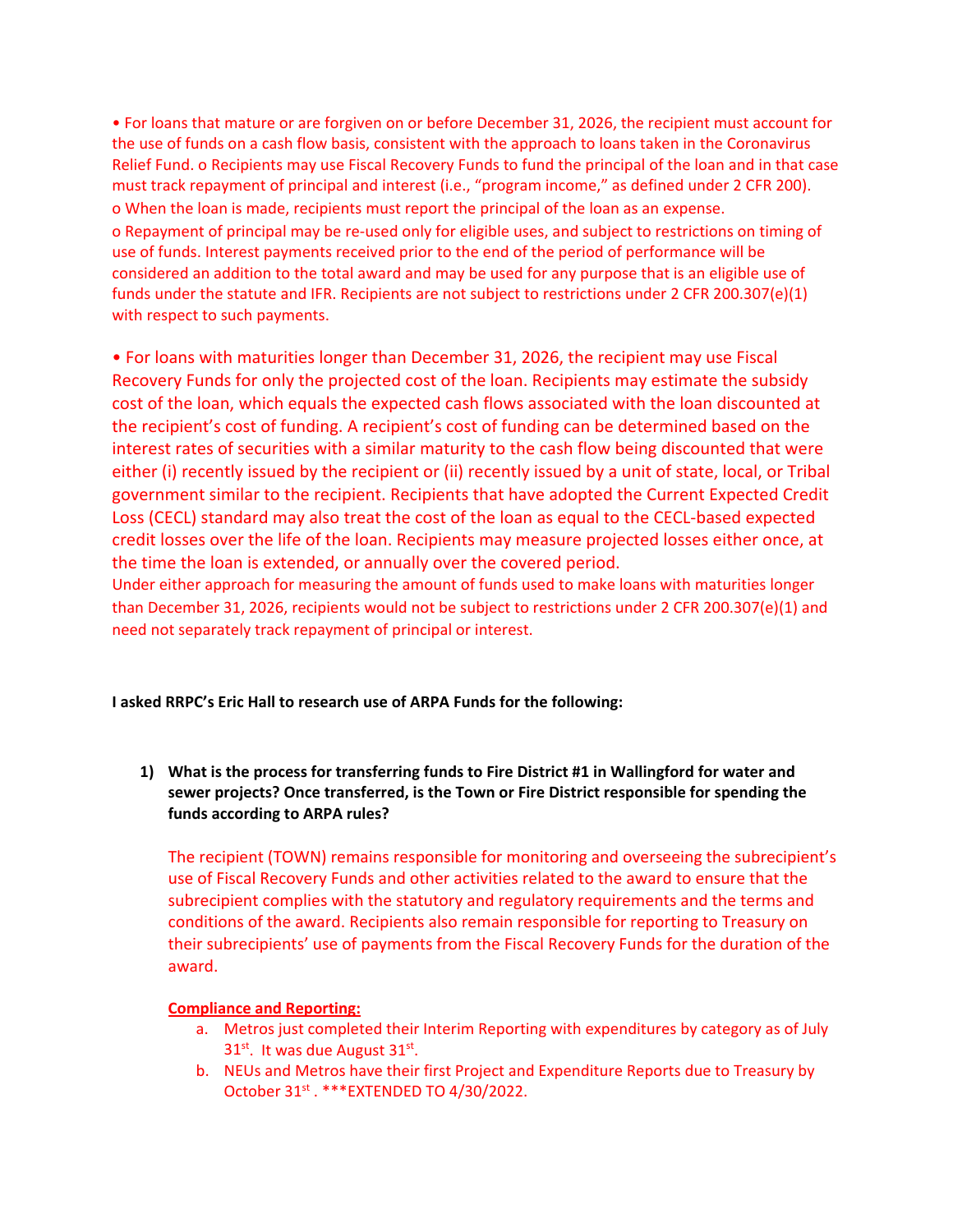- c. It will cover the period of "Award Date‐September 30, 2021." Some things to remember for your munis when the time comes:
	- i. NEUs will need their "NEU Recipient Number." This is a unique identification code for each NEU assigned by the State to the NEU as part of its request for funding. It was contained in the confirmation email that was sent to each municipality after they successfully certified. I have asked my partners at AoA to add the NEU Recipient Number to the Local Fiscal Recovery Payments file to help eliminate panic when the time comes. Hopefully we will see that file updated in the near future.
	- ii. Tip (you will see it in our biweekly email)– urge your municipalities to not formally identify projects or spend any ARPA dollars, if possible, until after September  $30<sup>th</sup>$ . This will mean the reporting to Treasury will be just the bare minimum for this first go round, allowing munis to get their feet wet in the portal without a huge learning curve. If they can go this route, then the requirements will be easy:
		- j. NEU Documentation (NEUs only): Each NEU will also be asked to provide the following information with their first report submitted by October 31, 2021;
			- . Copy of the signed award terms and conditions agreement (which was signed and submitted to the State as part of the request for funding)
			- . Copy of the signed assurances of compliance with Title VI of the Civil Rights Act of 1964 (which was signed and submitted to the State as part of the request for funding)
			- . Copy of actual budget documents validating the top-line budget total provided to the State as part of the request for funding
	- iii. I emailed Treasury about when we can expect a User Guide for NEUs. This response: *"There is currently no set date for when the Project and Expenditure Reporting User Guide will be published, but recipients will receive an email when it is available and it will be posted to Treasury's website."*
	- iv. Let's wait to push NEUs to go through the ID.me process until we know for sure that Treasury is going require this.
	- v. When the State does their Interim Reporting this week, they will be passing along to Treasury the municipal information they gathered through the certification process. Treasury will use this information to contact municipalities when the time comes. Now we wait….
- 2) **Can ARPA funds be used to hire someone to assess the Town Hall cybersecurity and then complete upgrades as needed?** YES as long as funds are then spend to make the recommended upgrades.
- 3) **Can ARPA funds be used to purchase a generator for Town Hall as it is the LEOP headquarters in the event of an emergency?** IMPROVEENTS & UPGRADES TO AN EOC APPEAR TO BE ELIGIBLE USES OF ARPA FUNDS.
- 4) **Is there a process/formula to distribute ARPA funds to businesses impacted by the pandemic?** YES PROVIDED THAT THE EXTENT OF THE IMPACT IN SUCH INDUSTRIES AS COMPARED TO TOURISM/TRAVEL/HOSPITALITY – MAKE SURE IMPACTS WERE DUE TO COVID‐19 NOT JUST LONGER‐TERM ECONOMIC OR INDUSTRIAL TRENDS UNRELATED TO THE PANDEMIC
- 5) **Is there any way the Town can build a salt shed with ARPA funds?** Up to the amount of the Lost Revenue Calculation Possibly. Otherwise A general infrastructure project typically would not be considered a response to the public health emergency and its negative economic impacts unless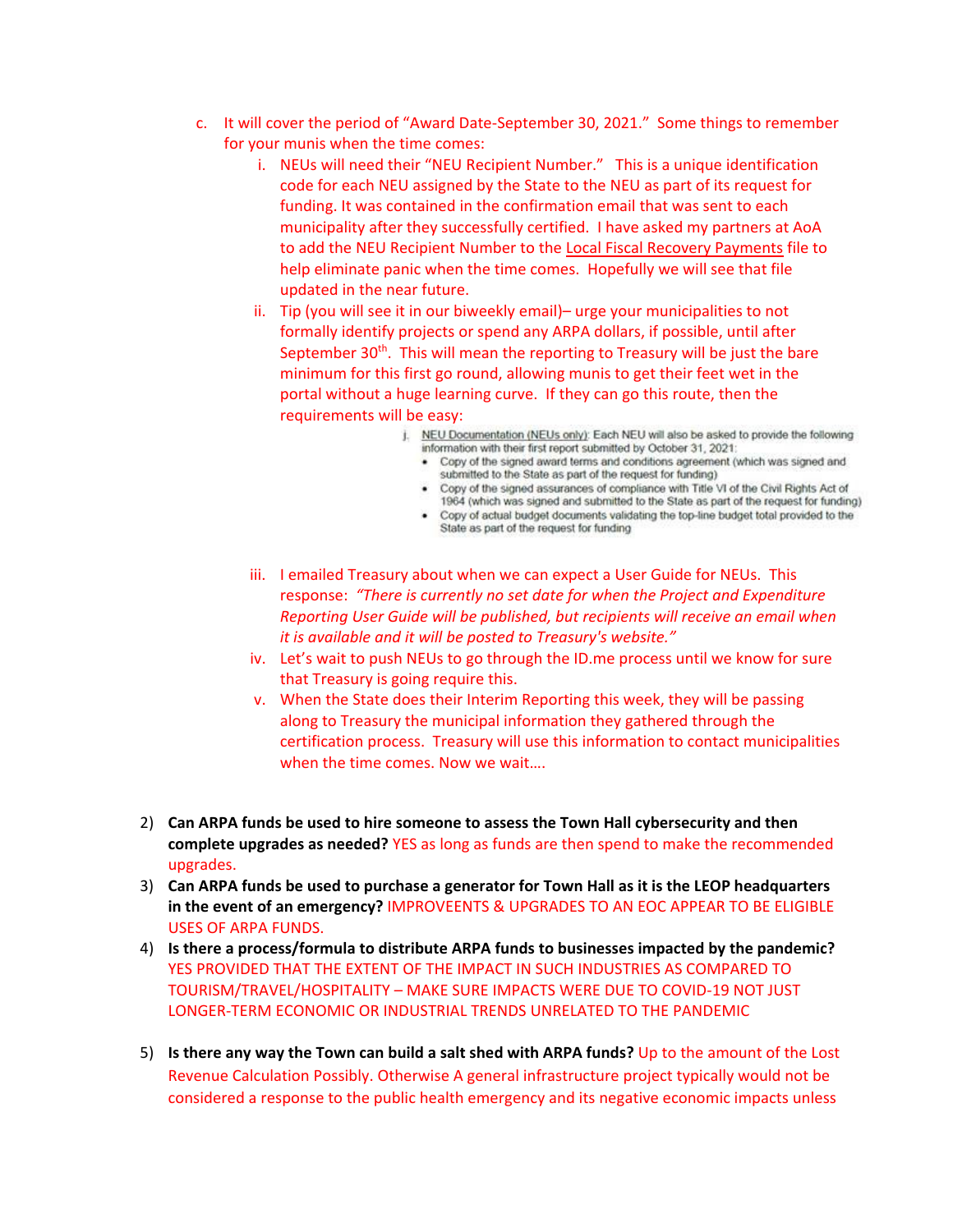the project responds to a specific pandemic-related public health need (e.g., investments in facilities for the delivery of vaccines) or aspecific negative economic impact of the pandemic (e.g., affordable housing in a Qualified Census Tract).

**Other ideas discussed during Select Board meetings:** 

**Installing public access wifi at Town Hall and possibly the town garage** 

**This is likely eligible** 

**Insulating the Town Hall basement since it houses the food shelf** (As the EOC, then Maybe)

**Air purifier at Town Hall** YES

**heat pumps at Town Hall** YES As long as it improves ventilation

**Dehumidifier system for Town Hall basement** MAYBE (this might be a stretch)

**Clean out storm drains as part of stormwater infrastructure**;SEE WATER/WASTEWATER DISCUSSIONS ABOVE

**Recovering lost municipal revenue due to COVID** UP TO REVENUE LOSS CALCULATION

**~ I've heard other communities hoping to use funds to replace playground equipment…I wonder if the Meadow Street playground equipment could be replaced or install playground equipment at Elfin Lake**. SEE DOG PARK RESPONSE ABOVE

**~I've read where Towns outside of Vermont plan to use ARPA funds for new roofs on municipal buildings and new furnaces. Town Hall's furnace will need to be replaced within the next 5 years. Some Towns are using funds to replace voting machines.** 

General infrastructure project typically would not be considered a response to the public health emergency and its negative economic impacts unless the project responds to a specific pandemicrelated public health need (e.g., investments in facilities for the delivery of vaccines) or a specific negative economic impact of the pandemic (e.g., affordable housing in a Qualified Census Tract).

**~ Fund other non-profit requests – The Wallingford Rescue Squad; local church roof/steeple/paint projects; Wallingford Historical Society project, etc.** 

**What types of services are eligible as responses to the negative economic impacts of the pandemic?**

Eligible uses in this category include assistance to households; small businesses and non‐profits; and aid to impacted industries.

Assistance to households includes, but is not limited to: food assistance; rent, mortgage, or utility assistance; counseling and legal aid to prevent eviction or homelessness; cash assistance;